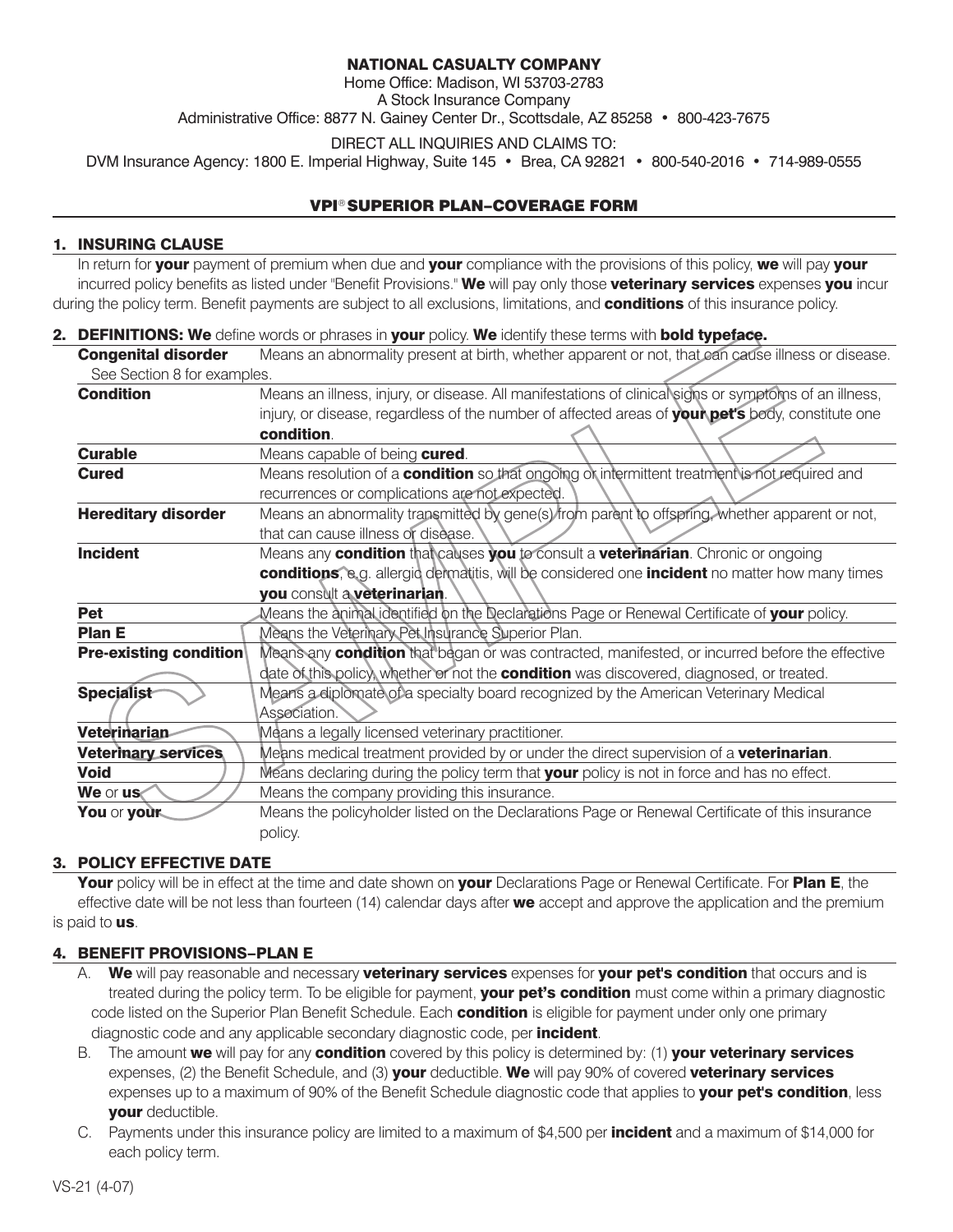D. If **your pet** has a **condition** requiring **your** primary **veterinarian** to refer **your pet** to another **veterinarian** who is a **specialist**, **you** will receive a second Benefit Schedule allowance for **your pet's** treatment by the **specialist**. This additional allowance applies once per **incident** and does not increase **your** policy's maximum benefit per **incident** or the maximum benefit for each policy term.

## **5. DEDUCTIBLE**

 **We** specify **your** deductible on the Declarations Page or Renewal Certificate of **your** policy. **Your** deductible will apply once to each **incident** during the policy term.

## **6. CO-PAYMENT**

 **We** specify **your** co-payment on the Declarations Page or Renewal Certificate of **your** policy. **We** will apply a co-payment to each claim.

## **7. ASSIGNMENT OR TRANSFER OF POLICY**

**You** may not assign this policy in whole or in part to any other person or for any other **pet**.

## **8. WHAT WE DO NOT COVER: EXCLUSIONS**

This policy will not pay for:

- A. **Pre-existing conditions.** A **condition** is not **pre-existing** if it was **cured** before the effective date of this insurance policy and there has not been a recurrence or manifestation of the **condition** for at least six (6) months.
- B. The **conditions** listed on the Declarations Page or Renewal Certificate of **your** policy.
- C. The diagnosis, medical management or surgical correction of anterior cruciate ligament (ACL) damage or rupture to **your pet** that occurs during the first 12 calendar months this policy is in effect.
- D. The following musculoskeletal disorders: (1) hip dysplasia, (2) elbow dysplasia, (3) osteochondritis dissecans, (4) aseptic necrosis of the femoral head, (5) cervical vertebral instability, and (6) patellar luxation.
- E. The following urinary tract disorders: (1) renal dysplasia, and (2) cystine urolithiasis.
- F. The following ocular disorders: (1) prolapsed gland of the 3rd eyelid, (2) everted, scrolled or inverted cartilage of the 3rd eyelid, (3) distichiasis, (4) ectopic cilia, (5) ectropion, (6) entropion, (7) primary glaucoma, (8) retinal dysplasia, (9) progressive retinal atrophy, (10) corneal dystrophy, including indolent ulcers in pets 6 years of age and older, and (11) cataracts of dogs 6 years of age and younger unless secondary to documented injury or diabetes mellitus.
- G. The following endocrine disorder: (1) sex hormone dermatosis and (2) growth hormone dermatosis.
- H. The following respiratory disorder: (1) collapsed trachea.
- I. The following multi-systemic disorder: (1) histocytosis (cutaneous, systemic or malignant).
- J. Diagnosis or treatment of any **congenital disorder** or any **condition** resulting from the **congenital disorder**. Examples of **congenital conditions** are blood clotting deficiencies, portosystemic shunts, urinary tract calculi secondary to metabolic defects, and **congenital** anatomical defects. This is not a complete list.
- K. Diagnosis or treatment of any **hereditary disorder** or any **condition** resulting from the **hereditary disorder**. **You** may obtain a list of **conditions we** regard as breed-specific **hereditary disorders** through our Web site, www.petinsurance.com or call **us** at 800-USA-PETS.
- L. Elective procedures or cosmetic surgeries including, but not limited to, tail docking, dewclaws, skin folds and nail trims.
- M. Expression of anal glands or anal sacculitis and removal of anal glands.
- N. Breeding, artificial insemination, or **conditions** related to pregnancy, including cesarean section, dystocia, or termination of pregnancy.
- O. Special diets, pet foods, vitamins, minerals and nutritional supplements, boarding or transport expenses, grooming costs and bathing–including medicated baths.
- P. Any disease preventable by vaccination. **We** will pay policy benefits if: (1) **your pet** was fully vaccinated for the disease and contracted the disease despite the prior vaccination, or (2) **your pet** was not vaccinated for the disease based on the protocol of **your pet's veterinarian**.
- Q. Diagnosis, treatment, training, or therapy for behavioral problems.
- R. Diagnosis of, or treatment for, internal or external parasites including, but not limited to, fleas, heartworms, and roundworms. **We** will not pay for preventive treatment or preventive diagnostics associated with internal or external parasites.
- S. Orthodontics, endodontics, or removal of deciduous teeth.
- T. Diagnostic test(s) or treatment(s) for **conditions** excluded or limited by this policy or tests or treatments for complications of **conditions** excluded or limited by this policy.
- U. Preventive treatment or diagnostics associated with preventive treatment.
- V . Routine examinations, vaccines, teeth cleaning or polishing.
- W. Spaying and neutering.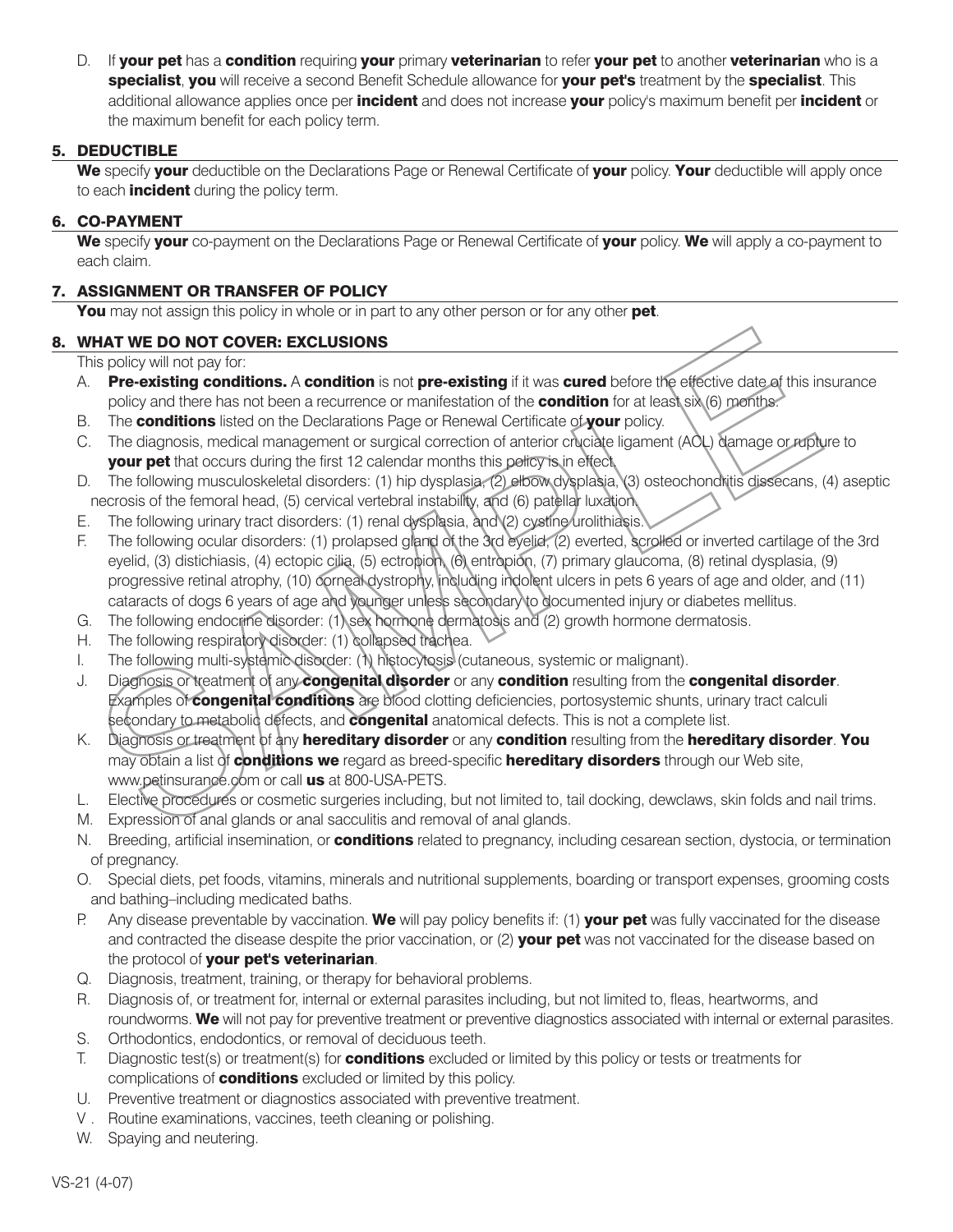- X. Any injury to the insured **pet** caused intentionally by **you** or anyone who lives in **your** household.
- Y. Any **condition** caused directly or indirectly by war, terrorism, rebellion, insurrection, or any release of nuclear radiation or radioactive contamination, regardless of cause.

## **9. OTHER INSURANCE**

This insurance is excess over any other insurance whether collectable or not, that covers **your pet**.

## **10. TERMINATION OF INSURANCE**

- A. The policy will lapse if **you** do not pay **your** premium when due.
- B. **We** may cancel **your** policy by mailing written notice to **you** at the address shown on the Declarations Page or Renewal Certificate of **your** policy ten (10) days before **we** cancel **your** policy.
- C. **You** may cancel **your** policy at any time by notifying **us** in writing.
- D. **We** will refund unearned premiums on a prorated basis if either **you** or **we** cancel **your** policy.

## **11. LIBERALIZATION**

 If **we** revise this policy form and broaden **your** coverage without charge, **you** will receive the broader coverage as soon as **we** make the revision.

## **12. REVIEW**

 **You** may request a review: (1) if **we** deny **your** claim in whole or in part, or (2) to ask that **we** remove an excluded **condition** listed on the Declarations Page or Renewal Certificate of **your** policy. **Your** request must be in writing. **You** must provide **us** with all medical records and any other supporting documentation upon our reasonable request. **We** will not review requests to remove any excluded **condition** unless the **condition** has been **cured** for at least six (6) months before the date of **your**

request. All review decisions are final.

## **13.INSURED'S DUTIES**

- A. **You** must submit all itemized receipts of treatment from a **veterinarian** with **your** fully completed and legible claim form. In all cancer treatment claims, **you** may be required to submit documentation of a test or tests showing that **your pet** was treated for a malignant **condition**.
- B. **You** agree to submit **your pet** to examination by a **veterinarian** selected by **us**, upon our request.
- C. **You** must reasonably protect **your pet** from aggravation of any **condition**.
- D. Upon payment of benefits, **we** will be subrogated to **your** rights of recovery from any other party.
- E . **You** agree to provide **us** with all veterinary records when **we** request them.

## **14. DECLARATIONS**

 By accepting this policy, **you** agree that all the statements in **your** application and the declarations are true and that **you** have provided **us** with all material information about **your pet's** medical **condition**. **You** affirm that the policy and the Riders are the entire and only agreements between **you** and **us**.

## **15. FRAUD AND CONCEALMENT**

 **We** will void **your** policy from its inception if **we** discover that **you** have misrepresented or omitted any material fact and **we** relied on **your** misrepresentation or omission in issuing this policy to **you**. **We** may deny **your** claim and **void your** policy if **you** conceal material information or make any material misrepresentation in **your** claim.

#### **16.INSTALLMENT PAYMENT SERVICE CHARGE**

 If **you** elect to pay **your** premium in installments, **we** will charge **you** the installment fee listed on the Declarations Page or Renewal Certificate of **your** policy, per each installment payment.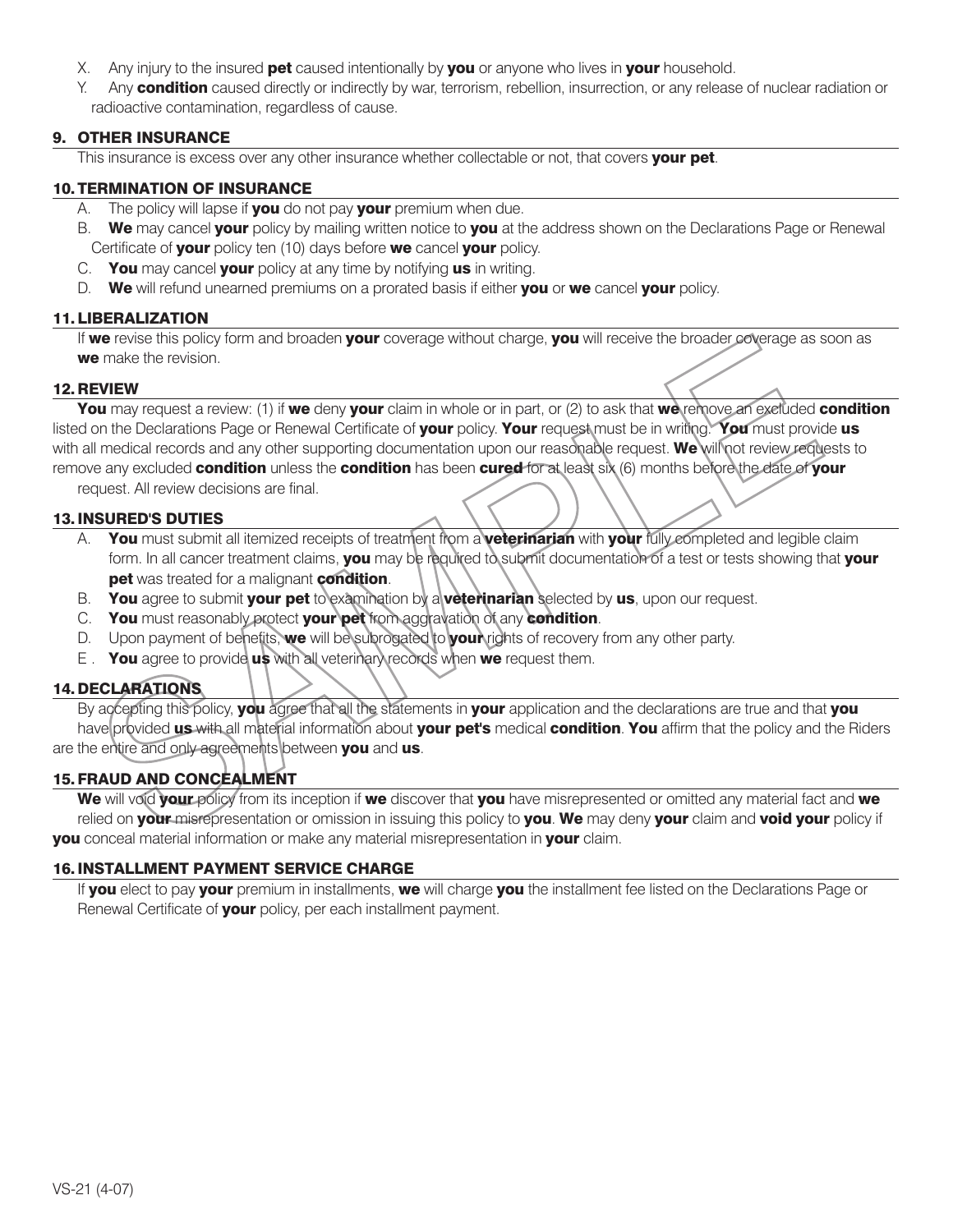

# SUPERIOR PLAN BENEFIT SCHEDULE

**(Effective 4-07. Subject to change)**

- **Column A** is the benefit limit for the **Primary Diagnosis or Condition**. This includes exam, injections, hospitalization, treatment, surgery.
- **Column B** is the benefit limit for the **Primary Diagnostic Testing Maximums** listed or the system the diagnosis is under. Specialized Diagnostic Test allowance as listed at the end of this schedule may also be eligible for coverage.
- **Column C** is the benefit limit for **General Anesthesia** as it relates to the primary diagnosis.
- **Column D** is the benefit allowance limit for **Chemotherapy and Radiation treatment** as it relates to the Primary Diagnosis.
- **Column E** is the benefit limit for the **condition** if it is treated as a **Secondary Diagnosis or Condition**, concurrently with the **Primary Diagnosis or Condition**.



#### Code Diagnosis

#### CARDIOVASCULAR SYSTEM (1100)

| 1101 Arrhythmia<br>1102 Arterial Thromboembolism<br>1103 Cardiomyopathy<br>1104 Neoplasia Heart & Pericardium-Surgical<br>1105 Myocarditis-Endocarditis<br>1106 Pericardial Effusion<br>1107 Congestive Heart Failure<br>1108 Valvular Heart Disease<br>1109 Neoplasia (Peripheral Vessels)<br>1110 Cardiac Arrest<br>1111 Cardiovascular Collapse (Shock) | \$159<br>370<br>216<br>430<br>182<br>380<br>294<br>118<br>294<br>180<br>204 | \$315<br>315<br>315<br>315<br>315<br>315<br>315<br>315<br>315<br>315<br>315 | \$-<br>125<br>79<br>79                       | \$<br>300/1200*<br>300/1200* | \$111<br>259<br>151<br>301<br>127<br>266<br>207<br>78<br>206<br>126<br>143 |
|------------------------------------------------------------------------------------------------------------------------------------------------------------------------------------------------------------------------------------------------------------------------------------------------------------------------------------------------------------|-----------------------------------------------------------------------------|-----------------------------------------------------------------------------|----------------------------------------------|------------------------------|----------------------------------------------------------------------------|
| 1114 Pacemaker<br>1115 Hypertension<br>1121 Syncope<br>8110 Secondary Tests (Cardiovascular)**                                                                                                                                                                                                                                                             | 1400<br>103<br>159                                                          | 315<br>315<br>315                                                           | 210                                          |                              | 980<br>72<br>111<br>205                                                    |
| <b>DIGESTIVE SYSTEM (1200)</b>                                                                                                                                                                                                                                                                                                                             |                                                                             |                                                                             |                                              |                              |                                                                            |
| <b>Esophageal Disorders</b>                                                                                                                                                                                                                                                                                                                                |                                                                             |                                                                             |                                              |                              |                                                                            |
| 1201 Acquired Achalasia<br>1202 Esophagitis<br>1203 Foreign Body Endoscopy<br>1205 Foreign Body-Surgical<br>1207 Neoplasia, Esophagus-Surgical<br>1208 Megaesophägus-Medical<br>1209 Megaesophagus-Surgical                                                                                                                                                | \$395<br>143<br>181<br>1200<br>700<br>609<br>682                            | \$236<br>236<br>236<br>236<br>236<br>236<br>236                             | \$-<br>79<br>125<br>125<br>100               | 300/1200*                    | \$276<br>100<br>126<br>840<br>497<br>426<br>495                            |
| <b>Abdominal Wall Disorders</b>                                                                                                                                                                                                                                                                                                                            |                                                                             |                                                                             |                                              |                              |                                                                            |
| 1211 Peritonitis-Medical<br>1212 Peritonitis-Surgical<br>1213 Peritoneal Neoplasia-Surgical<br>1214 Trauma-Herniation<br>1217 Exploratory-Surgical                                                                                                                                                                                                         | \$231<br>884<br>524<br>381                                                  | \$236<br>236<br>236<br>236                                                  | \$—<br>125<br>100<br>89                      | \$-<br>300/1200*             | \$162<br>619<br>367<br>267<br>405                                          |
| <b>Stomach Disorders</b>                                                                                                                                                                                                                                                                                                                                   |                                                                             |                                                                             |                                              |                              |                                                                            |
| 1220 Foreign Body-Medical<br>1221 Foreign Body-Surgical<br>1222 Gastritis<br>1223 Gastric Dilatation-Medical<br>1224 Gastric Torsion-Surgical<br>1225 Neoplasia, Stomach-Surgical<br>1226 Gastric Ulcer<br>1227 Pyloric Stenosis-Surgical<br>1228 Pyloric Stenosis-Medical<br>1230 Hemorrhagic Gastroenteritis<br>1235 P.E.G. Tube                         | \$140<br>936<br>136<br>324<br>1617<br>799<br>337<br>700<br>130<br>352       | \$236<br>236<br>236<br>236<br>236<br>236<br>236<br>236<br>236<br>236        | \$–<br>123<br>120<br>140<br>120<br>100       | \$–<br>300/1200*             | \$98<br>655<br>85<br>227<br>1132<br>559<br>236<br>195<br>63<br>246<br>150  |
| <b>Small Intestine Disorders</b>                                                                                                                                                                                                                                                                                                                           |                                                                             |                                                                             |                                              |                              |                                                                            |
| 1240 Endotoxic Shock<br>1241 Enteritis<br>1242 Foreign Body-Medical<br>1243 Foreign Body-Surgical<br>1244 Intussusception-Surgical<br>1246 Neoplasia, Small Intestine-Surgical<br>1247 Mesenteric Volvulus<br>1248 Intestinal Resection<br>1249 IBD (Biopsy required)                                                                                      | \$378<br>83<br>205<br>1018<br>900<br>870<br>900<br>1200<br>478              | \$236<br>236<br>236<br>236<br>236<br>236<br>236<br>236<br>236               | \$—<br>109<br>125<br>110<br>125<br>125<br>95 | \$-<br>300/1200*             | \$265<br>58<br>85<br>713<br>630<br>609<br>630<br>840<br>239<br>239         |
| 4010 Lymphangiectasia. Acquired                                                                                                                                                                                                                                                                                                                            | 478                                                                         | 236                                                                         | 95                                           |                              |                                                                            |

# Channel South Road Channel Road Channel Road Channel Road Channel Road Channel Road Channel Channel Road Channel Channel Channel Channel Channel Channel Channel Channel Channel Channel Channel Channel Channel Channel Chann

#### Code Diagnosis

#### Large Intestine Disorders

| 1250 Colitis<br>1251 Megacolon-Acquired-Medical<br>1255 Neoplasia, Large Intestine-Surgical<br>1256 Rectal Polyps-Surgical/Endoscopy<br>1257 Rectal Prolapse-Medical | \$98<br>175<br>616<br>167<br>229 | \$236<br>236<br>236<br>236<br>236 | $S-$<br>95<br>74 | s—<br>125 300/1200* | \$69<br>122<br>368<br>89<br>160 |
|----------------------------------------------------------------------------------------------------------------------------------------------------------------------|----------------------------------|-----------------------------------|------------------|---------------------|---------------------------------|
| 4011 Constipation<br>8120 Secondary Tests (Digestive)**<br>Benisaad Biaandana                                                                                        | 98                               | 236                               |                  |                     | 69<br>154                       |

#### Perineal Disorders

|        | 1262 Perianal Fistula-Medical<br>1263 Perianal Fistula-Surgical<br>1264 Perineal Hernia-Surgical<br>1265 Perineal Neoplasia<br>1266 Perineal Hygroma<br>4021 Anal Sac Neoplasia<br>8126 Secondary Tests (Perineal)**                                                                                                                                                                                                                                                                                                         | \$241<br>306<br>600<br>379<br>100<br>365                                                                                | \$152<br>152<br>152<br>152<br>152<br>152                                                                                            | \$–<br>100<br>110<br>95<br>79<br>95              | \$-<br>300/1200*<br>300/1200*                | \$169<br>189<br>420<br>256<br>52<br>256<br>98                                                                         |
|--------|------------------------------------------------------------------------------------------------------------------------------------------------------------------------------------------------------------------------------------------------------------------------------------------------------------------------------------------------------------------------------------------------------------------------------------------------------------------------------------------------------------------------------|-------------------------------------------------------------------------------------------------------------------------|-------------------------------------------------------------------------------------------------------------------------------------|--------------------------------------------------|----------------------------------------------|-----------------------------------------------------------------------------------------------------------------------|
|        | <b>Exocrine Pancreatic Disorders</b>                                                                                                                                                                                                                                                                                                                                                                                                                                                                                         |                                                                                                                         |                                                                                                                                     |                                                  |                                              |                                                                                                                       |
|        | 1270 Pancreatitis<br>1271 Exocrine Pancreatic Insufficiency<br>1274 Pancreatic Abscess-Surgical<br>8127 Secondary Tests (Exocrine Pancreatic)**                                                                                                                                                                                                                                                                                                                                                                              | \$388<br>166<br>835                                                                                                     | \$205<br>205<br>205                                                                                                                 | \$—<br>100                                       | \$–                                          | \$272<br>116<br>394<br>133                                                                                            |
|        | <b>Gall-Bladder Disorders</b>                                                                                                                                                                                                                                                                                                                                                                                                                                                                                                |                                                                                                                         |                                                                                                                                     |                                                  |                                              |                                                                                                                       |
|        | 1280 Choleliths-Surgical<br>1281 Cholangitis<br>1282 Ruptured Bile Duct-Surgical<br>1283 Neoplasia, Gall Bladder-Surgical<br>8128 Secondary Tests (Gall Bladder)**                                                                                                                                                                                                                                                                                                                                                           | \$1000<br>245<br>1200<br>900                                                                                            | \$196<br>196<br>196<br>196                                                                                                          | \$94<br>125<br>125                               | s—<br>300/1200*                              | \$394<br>172<br>394<br>630<br>127                                                                                     |
|        | <b>Hepatic Disorders</b>                                                                                                                                                                                                                                                                                                                                                                                                                                                                                                     |                                                                                                                         |                                                                                                                                     |                                                  |                                              |                                                                                                                       |
|        | 1290 Hepatitis<br>1291 Cimhosis<br>1292 Neoplasia, Hepatic-Surgical<br>1293 Hepatic Abscess-Surgical<br>1294 Trauma-Surgical<br>1297 Hepatic Encephalopathy<br>4040 Lipidosis<br>8129 Secondary Tests (Hepatic)**                                                                                                                                                                                                                                                                                                            | \$225<br>279<br>665<br>789<br>860<br>225                                                                                | \$184<br>184<br>184<br>184<br>184<br>184                                                                                            | \$74<br>115<br>115<br>115<br>74                  | s—<br>300/1200*                              | \$158<br>195<br>466<br>552<br>602<br>105<br>158<br>120                                                                |
|        | DERMATOLOGY (1300)                                                                                                                                                                                                                                                                                                                                                                                                                                                                                                           |                                                                                                                         |                                                                                                                                     |                                                  |                                              |                                                                                                                       |
| Wounds |                                                                                                                                                                                                                                                                                                                                                                                                                                                                                                                              |                                                                                                                         |                                                                                                                                     |                                                  |                                              |                                                                                                                       |
|        | 1301 Foreign Body<br>1302 Laceration or Bite Wound<br>1303 Lacerations (Multiple)<br>1304 Puncture<br>1305 Abrasion<br>1306 Abscess or Granuloma<br>1307 Burn<br>1308 Seroma<br>1310 Skin Graft<br>1312 Bite Wounds (Multiple)<br>8130 Secondary Tests (Wounds)**                                                                                                                                                                                                                                                            | \$141<br>154<br>275<br>97<br>73<br>163<br>116<br>107<br>275                                                             | \$131<br>131<br>131<br>131<br>131<br>131<br>131<br>131<br>131                                                                       | \$74<br>74<br>95<br>74<br>84<br>95               | \$—                                          | \$99<br>108<br>192<br>68<br>51<br>114<br>81<br>75<br>200<br>192<br>85                                                 |
|        | <b>Dermatoses</b>                                                                                                                                                                                                                                                                                                                                                                                                                                                                                                            |                                                                                                                         |                                                                                                                                     |                                                  |                                              |                                                                                                                       |
|        | 1320 Acanthosis Nigricans<br>1321 Acne<br>1322 Atopic or Allergic Dermatitis<br>1323 Dermatomycosis<br>1324 Dermal Cyst<br>1325 Endocrine Alopecia<br>1326 Pyoderma<br>1327 Seborrhea<br>1328 Lick Granuloma<br>1329 Neoplasia (Benign)<br>1331 Immune Mediated Skin Disease<br>1332 Eosinophilic Ulcer or Eosinophilic Granuloma 127<br>1333 Allergic Reaction<br>1335 Folliculitis<br>1336 Mast Cell Tumor<br>1337 Lipoma<br>1342 Histiocytoma<br>1343 Fibrosarcoma<br>1344 Hemangiopericytoma<br>1345 Feline Fibrosarcoma | \$96<br>94<br>107<br>100<br>109<br>88<br>108<br>69<br>113<br>155<br>202<br>94<br>116<br>350<br>126<br>133<br>399<br>561 | \$168<br>168<br>168<br>168<br>168<br>168<br>168<br>168<br>168<br>168<br>168<br>168<br>168<br>168<br>168<br>168<br>168<br>168<br>168 | \$—<br>70<br>80<br>105<br>85<br>80<br>105<br>124 | $$ -$<br>300/1200*<br>300/1200*<br>300/1200* | \$48<br>66<br>64<br>70<br>76<br>62<br>76<br>48<br>79<br>105<br>141<br>89<br>66<br>81<br>245<br>88<br>93<br>279<br>393 |
|        | 1346 Paronychia<br>1350 Cellulitis<br>1352 Dermatophytosis<br>1353 Miliary Dermatitis                                                                                                                                                                                                                                                                                                                                                                                                                                        | 270<br>134<br>94<br>100<br>88                                                                                           | 168<br>168<br>168<br>168<br>168                                                                                                     | 100<br>80                                        | 300/1200*                                    | 135<br>94<br>66<br>70<br>62                                                                                           |

\*Chemotherapy/radiation treatment(s) may be eligible for coverage at a rate of \$300 per treatment up to a maximum of \$1200. Proof of malignancy required.

\*\*System Secondary Test Benefits may only be used once for each **incident**.

(Biopsy required)

#### VS-20 (4-07) SUPERIOR PLAN BENEFIT SCHEDULE – PAGE 1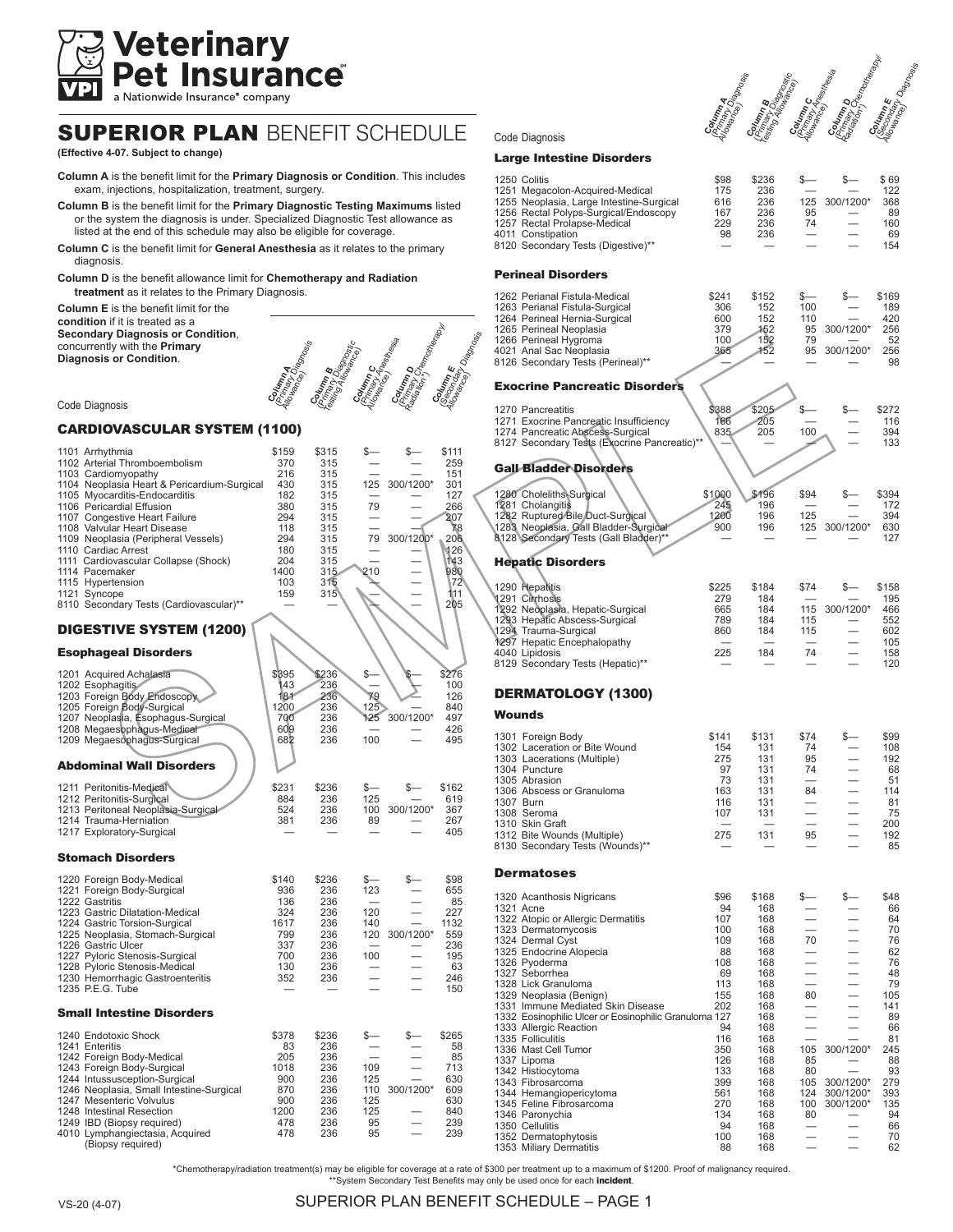Commando de Company de Company de Company de Company de Company de Company de Company de Company de Company de<br>Company de Company de Company de Company de Company de Company de Company de Company de Company de Company de<br>C

#### Code Diagnosis

| 1355 Calcinosis    |                                          | \$116 | \$168 |     |               | \$81 |
|--------------------|------------------------------------------|-------|-------|-----|---------------|------|
|                    | 1356 Squamous Cell Carcinoma             | 350   | 168   |     | 105 300/1200* | 245  |
| 1357 Adenoma       |                                          | 126   | 168   | 85  |               | 88   |
|                    | 1358 Malignant Melanoma or Melanosarcoma | 399   | 168   | 105 | 300/1200*     | 279  |
| 1359 Plasmacytoma  |                                          | 399   | 168   |     | 105 300/1200* | 279  |
|                    | 1361 Cutaneous Hemangiosarcoma           | 561   | 168   |     | 124 300/1200* | 393  |
| 1363 Onychomycosis |                                          | 134   | 168   | 80  |               | 94   |
|                    | 1364 Liposarcoma (Infiltrative)          | 350   | 168   |     | 105 300/1200* | 245  |
|                    | 8132 Secondary Tests (Dermatoses)**      |       |       |     |               | 110  |
|                    |                                          |       |       |     |               |      |

#### RESPIRATORY SYSTEM (1400)

#### Upper Airway

| 1401 Foreign Bodies<br>1402 Tonsillitis<br>1404 Laryngeal Edema<br>1405 Trauma<br>1406 Neoplasia, Upper Airway-Surgical<br>1407 Tonsillectomy<br>1408 Laryngitis<br>1409 Laryngeal Paralysis-Medical<br>1410 Laryngeal Paralysis-Surgical                                                                                                                                                                                                                           | \$119<br>108<br>158<br>195<br>395<br>310<br>100<br>203<br>1200                                                     | \$163<br>163<br>163<br>163<br>163<br>163<br>163<br>163<br>163                                                  | \$80<br>100<br>90<br>85<br>85<br>125                          | \$.<br>300/1200*              | \$83<br>76<br>111<br>136<br>276<br>184<br>70<br>142<br>840                                                                  |
|---------------------------------------------------------------------------------------------------------------------------------------------------------------------------------------------------------------------------------------------------------------------------------------------------------------------------------------------------------------------------------------------------------------------------------------------------------------------|--------------------------------------------------------------------------------------------------------------------|----------------------------------------------------------------------------------------------------------------|---------------------------------------------------------------|-------------------------------|-----------------------------------------------------------------------------------------------------------------------------|
| Trachea                                                                                                                                                                                                                                                                                                                                                                                                                                                             |                                                                                                                    |                                                                                                                |                                                               |                               |                                                                                                                             |
| 1420 Tracheitis<br>1423 Foreign Body-Surgical<br>1425 Trauma<br>1427 Neoplasia, Tracheal-Medical<br>1428 Neoplasia, Tracheal-Surgical                                                                                                                                                                                                                                                                                                                               | \$80<br>158<br>175<br>262<br>525                                                                                   | \$163<br>163<br>163<br>163<br>163                                                                              | \$74<br>74<br>95<br>115                                       | \$-<br>300/1200*<br>300/1200* | \$56<br>94<br>122<br>142<br>352                                                                                             |
| Thorax                                                                                                                                                                                                                                                                                                                                                                                                                                                              |                                                                                                                    |                                                                                                                |                                                               |                               |                                                                                                                             |
| 1440 Trauma<br>1441 Pulmonary Edema<br>1442 Bronchitis<br>1443 Asthma<br>1444 Pleural Effusion<br>1445 Neoplasia, Thorax-Surgical<br>1446 Diaphragmatic Hernia-Surgical<br>1447 Pneumonia<br>1448 Lung Torsion-Surgical<br>1449 Pneumothorax<br>1450 Foreign Body-Surgical<br>1451 Mediastinal Disease<br>1452 Tracheobronchitis<br>1453 Neoplasia, Thorax-Medical<br>1454 Pyothorax<br>1455 Chylothorax<br>1458 Chest tube<br>8140 Secondary Tests (Respiratory)** | \$490<br>241<br>115<br>115<br>412<br>1060<br>1100<br>425<br>1400<br>945<br>682<br>360<br>95<br>292<br>1600<br>1600 | \$163<br>163<br>163<br>163<br>163<br>163<br>163<br>163<br>163<br>163<br>163<br>163<br>163<br>163<br>163<br>163 | \$95<br>89<br>135<br>135,<br>130<br>130<br>100\<br>120<br>120 | \$—<br>300/1200<br>300/1200   | \$343<br>169<br>77<br>77<br>288<br>742<br>404<br>298<br>624<br>682<br>404<br>252<br>66<br>204<br>1120<br>1120<br>150<br>106 |
| <b>REPRODUCTIVE SYSTEM (1500)</b>                                                                                                                                                                                                                                                                                                                                                                                                                                   |                                                                                                                    |                                                                                                                |                                                               |                               |                                                                                                                             |
| Vaginal Disorders<br>1501 Vaginitis<br>1504 Vaginal Foreign Body-Surgical<br>1505 Trauma<br>1506 Neoplasia, Vaginal-Surgical                                                                                                                                                                                                                                                                                                                                        | \$100<br>131<br>194<br>340                                                                                         | \$136<br>136<br>136<br>136                                                                                     | \$-<br>85<br>92<br>110                                        | \$-<br>300/1200*              | \$70<br>52<br>105<br>176                                                                                                    |
| <b>Uterine Disorders</b>                                                                                                                                                                                                                                                                                                                                                                                                                                            |                                                                                                                    |                                                                                                                |                                                               |                               |                                                                                                                             |
| 1510 Metritis-Medical<br>1511 Pyometra-Surgical<br>1512 Prolapse-Surgical<br>1513 Uterine Neoplasia<br>1514 Ovarian Neoplasia                                                                                                                                                                                                                                                                                                                                       | \$175<br>574<br>273<br>210<br>210                                                                                  | \$136<br>136<br>136<br>136<br>136                                                                              | \$—<br>110<br>90<br>90<br>90                                  | \$-<br>300/1200*<br>300/1200* | \$74<br>392<br>142<br>120<br>120                                                                                            |
| <b>Mammary Gland Disorders</b>                                                                                                                                                                                                                                                                                                                                                                                                                                      |                                                                                                                    |                                                                                                                |                                                               |                               |                                                                                                                             |
| 1520 Mastitis<br>1521 Mastectomy-Partial<br>1522 Mastectomy-Radical<br>1526 Lumpectomy                                                                                                                                                                                                                                                                                                                                                                              | \$86<br>305<br>500<br>175                                                                                          | \$136<br>136<br>136<br>136                                                                                     | \$—<br>100<br>120<br>80                                       | \$—<br>300/1200*<br>300/1200* | \$74<br>214<br>350<br>122                                                                                                   |
| Testicular Disorders                                                                                                                                                                                                                                                                                                                                                                                                                                                |                                                                                                                    |                                                                                                                |                                                               |                               |                                                                                                                             |
| 1530 Neoplasia, Testicular-Surgical<br>1531 Orchitis<br>1532 Torsion-Surgical<br>1535 Epididymitis                                                                                                                                                                                                                                                                                                                                                                  | \$175<br>175<br>175<br>175                                                                                         | \$136<br>136<br>136<br>136                                                                                     | 80<br>80<br>80                                                | \$80 \$300/1200* \$122        | 122<br>122<br>122                                                                                                           |
| <b>Disorders of the Penis &amp; Prepuce</b>                                                                                                                                                                                                                                                                                                                                                                                                                         |                                                                                                                    |                                                                                                                |                                                               |                               |                                                                                                                             |
| 1540 Paraphimosis<br>1541 Trauma<br>1542 Neoplasia, Penis or Prepuce<br>1543 Foreign Body-Surgical<br>1544 Balanoposthitis                                                                                                                                                                                                                                                                                                                                          | \$80<br>96<br>186<br>121<br>89                                                                                     | \$136<br>136<br>136<br>136<br>136                                                                              | \$—<br>74<br>74<br>79                                         | \$–<br>300/1200*              | \$52<br>68<br>133<br>85<br>62                                                                                               |

Code Diagnosis

#### Disorders of the Prostate

| 1550 Neoplasia, Prostrate-Surgical    | \$581 | \$136 |    | \$105 \$300/1200* \$407 |     |
|---------------------------------------|-------|-------|----|-------------------------|-----|
| 1551 Prostatitis Medical              | 181   | 136   |    |                         | 127 |
| 1552 Prostatitis-Surgical-Castration  | 175   | 136   | 80 |                         | 122 |
| 8150 Secondary Tests (Reproductive)** | __    |       |    |                         | 89  |
|                                       |       |       |    |                         |     |

Commando de Company de Company de Company de Company de Company de Company de Company de Company de Company de<br>Company de Company de Company de Company de Company de Company de Company de Company de Company de Company de<br>C

#### CHEMICAL AND PHYSICAL DISORDERS (1600)

#### Poisoning

| 1601 Metaldehyde                             | \$356 | \$147           | \$80 | $\frac{1}{2}$ | \$142 |
|----------------------------------------------|-------|-----------------|------|---------------|-------|
| 1602 Strychnine                              | 200   | 147             | 74   |               | 142   |
| 1603 Ethylene Glycol (Antifreeze)            | 281   | 147             |      |               | 185   |
| 1604 Organophosphate (Carbamate)             | 246   | 147             |      |               | 172   |
| 1605 Rodenticide Toxicity                    | 248   | 147             |      |               | 174   |
| 1606 Household Chemicals                     | 162   | 147             |      |               | 113   |
| 1607 Drug Reactions                          | 197   | 147             |      |               | 138   |
| 1608 Toad Poisoning                          | 205   | 14 <sup>7</sup> |      |               | 124   |
| 1609 Plant Poisoning                         | 181   | 147             |      |               | 127   |
| 1610 Walnut Poisoning                        | 232   | 147             |      |               | 168   |
| 1611 Drug Overdose                           | 296   | 147             |      |               | 207   |
| 1612 Methylxanthine                          | 169   | 147             | 74   |               | 78    |
| 1613 Alcohol Toxicity                        | 280   | 147             |      |               | 126   |
| 1615 Heavy Metals (Lead/Zinc)                | 446   | 147             |      |               | 312   |
| 1617 Drug Toxicity                           | 248   | 147             |      |               | 174   |
|                                              |       |                 |      |               |       |
| <b>Physical Disorders</b>                    |       |                 |      |               |       |
|                                              |       |                 |      |               |       |
| 1650 Insect Bites & Stings                   | \$102 | \$147           | s.   | \$–           | \$71  |
| 1651 Snakebite                               | 588   | 147             | 90   |               | 260   |
| 1652 Near Drowning                           | 163   | 147             |      |               | 92    |
| 1653 Heat Stroke (Hyperthermia)              | 304   | 147             |      |               | 213   |
| 1654 Hypothermia                             | 120   | 147             |      |               | 84    |
| 1655 Frostbite                               | 310   | 147             | 74   |               | 105   |
| 1656 Electric Shock                          | 132   | 147             |      |               | 89    |
| 1657 Hypoglycemia                            | 189   | 147             |      |               | 130   |
| 1658 Antivenom                               |       |                 |      |               | 400   |
| 1659 Dehydration                             |       |                 |      |               | 89    |
| 1661 Vaccine Reaction                        | 145   | 147             |      |               | 85    |
| 8160 Secondary Tests (Chemical & Physical)** |       |                 |      |               | 96    |

#### URINARY SYSTEM (1700)

#### Kidney

| 1701 Nephrolithiasis-Medical<br>1703 Nephrotic Syndrome<br>1706 Neoplasia, Renal-Surgical Biopsy<br>1707 Nephrectomy<br>1709 Glomerulonephritis (Biopsy required)<br>1715 Kidney Transplant<br>1716 Chronic Renal Failure<br>1717 Hypertension<br>1718 Acute Renal Failure<br>1723 Uremia<br>1724 Pyelonephritis | \$232<br>180<br>457<br>1200<br>383<br>1465<br>285<br>103<br>346<br>180<br>285 | \$173<br>173<br>173<br>173<br>173<br>173<br>173<br>173<br>173<br>173<br>173 | \$—<br>110<br>156<br>95<br>120<br>$\qquad \qquad$<br>$\overbrace{\phantom{12333}}$<br>$\overline{\phantom{0}}$                            | \$—<br>300/1200*<br>$\qquad \qquad$<br>$\overline{\phantom{0}}$                                                                        | \$155<br>126<br>320<br>840<br>268<br>821<br>200<br>72<br>204<br>126<br>200 |
|------------------------------------------------------------------------------------------------------------------------------------------------------------------------------------------------------------------------------------------------------------------------------------------------------------------|-------------------------------------------------------------------------------|-----------------------------------------------------------------------------|-------------------------------------------------------------------------------------------------------------------------------------------|----------------------------------------------------------------------------------------------------------------------------------------|----------------------------------------------------------------------------|
| <b>Bladder</b>                                                                                                                                                                                                                                                                                                   |                                                                               |                                                                             |                                                                                                                                           |                                                                                                                                        |                                                                            |
| 1801 Urolithiasis-Surgical<br>1802 Cystitis<br>1803 Trauma (Ruptured Bladder)<br>1804 Neoplasia, Bladder<br>1805 Feline Lower Urinary Tract Disease<br>1806 Urinary Incontinence or Atony<br>1809 Urolithiasis-Medical                                                                                           | \$668<br>102<br>760<br>595<br>157<br>81<br>125                                | \$173<br>173<br>173<br>173<br>173<br>173<br>173                             | \$110<br>110<br>110<br>74                                                                                                                 | \$—<br>300/1200*                                                                                                                       | \$468<br>68<br>532<br>416<br>110<br>57<br>88                               |
| Urethra                                                                                                                                                                                                                                                                                                          |                                                                               |                                                                             |                                                                                                                                           |                                                                                                                                        |                                                                            |
| 1901 Urethrolithiasis-Surgical<br>1902 Trauma/Urethritis<br>1903 Perineal Urethrostomy<br>1905 Neoplasia, Urethral<br>8170 Secondary Tests (Urinary)**                                                                                                                                                           | \$586<br>209<br>1100<br>572                                                   | \$173<br>173<br>173<br>173                                                  | \$105<br>120<br>90                                                                                                                        | s—<br>300/1200*                                                                                                                        | \$410<br>146<br>770<br>400<br>112                                          |
| <b>INFECTIOUS DISEASES (2000)</b>                                                                                                                                                                                                                                                                                |                                                                               |                                                                             |                                                                                                                                           |                                                                                                                                        |                                                                            |
| 2001 Papillomatosis<br>2002 Salmonellosis<br>2003 Parvovirus<br>2005 Canine Coronavirus<br>2006 Feline Upper Respiratory Infection<br>2007 FIP<br>2008 Hemobartonella (Mycoplasmosis)<br>2009 Panleukopenia<br>2010 Canine Distemper<br>2013 Brucellosis<br>2014 Leptospirosis                                   | \$123<br>89<br>468<br>240<br>102<br>324<br>181<br>440<br>320<br>178<br>385    | \$165<br>165<br>165<br>165<br>165<br>165<br>165<br>165<br>165<br>165<br>165 | $s-$<br>$\overline{\phantom{0}}$<br>$\qquad \qquad -$<br>$\overline{\phantom{0}}$<br>$\overline{\phantom{0}}$<br>$\overline{\phantom{0}}$ | \$—<br>$\qquad \qquad$<br>$\overline{\phantom{0}}$<br>$\overline{\phantom{0}}$<br>$\overline{\phantom{0}}$<br>$\overline{\phantom{0}}$ | \$88<br>62<br>328<br>119<br>71<br>250<br>127<br>198<br>192<br>89<br>270    |

\*Chemotherapy/radiation treatment(s) may be eligible for coverage at a rate of \$300 per treatment up to a maximum of \$1200. Proof of malignancy required.<br>\*\*System Secondary Test Benefits may only be used once for each **inc** 

SuPeRioR PLAN BeNefiT SCheDuLe – PAge 2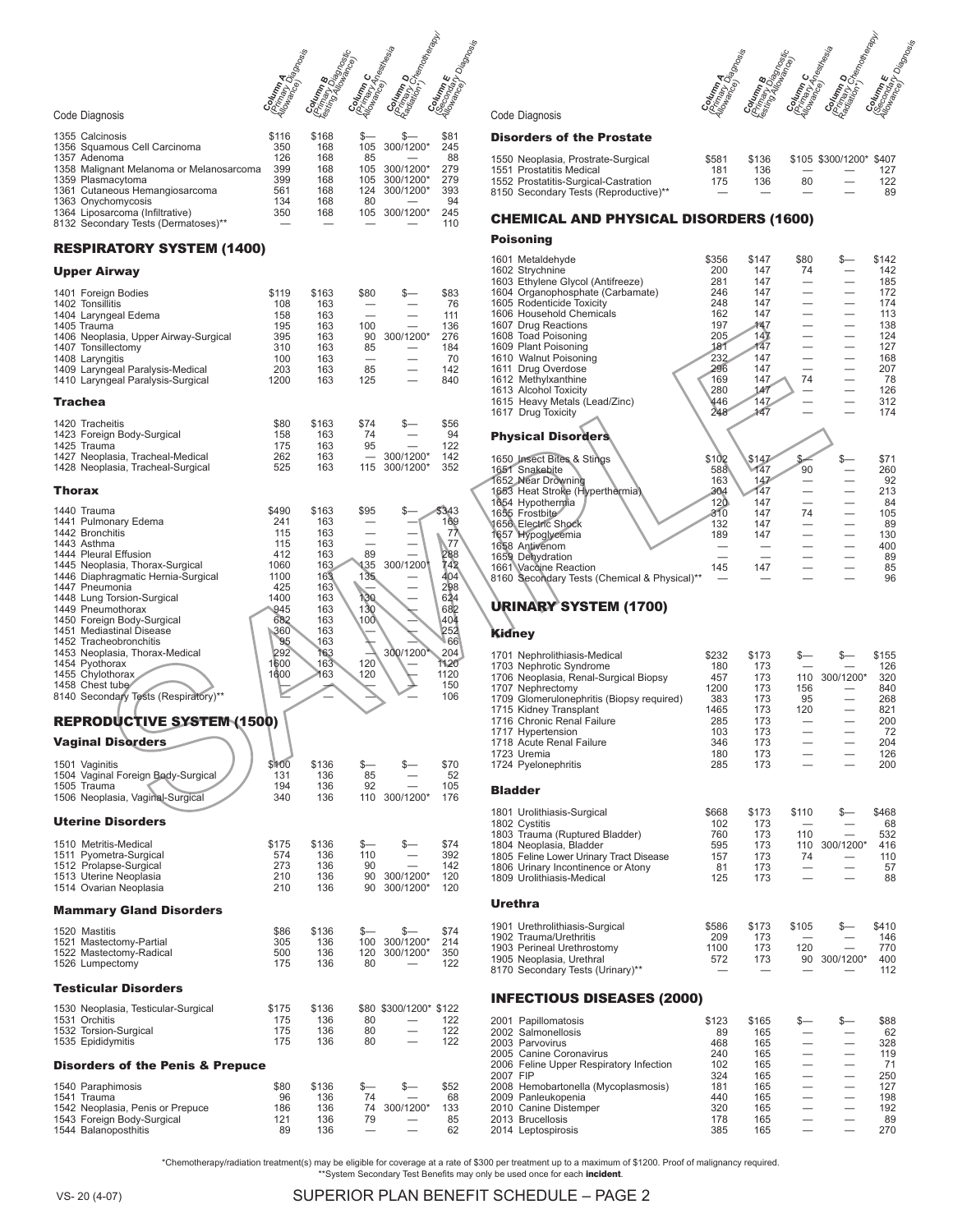Reality of the Contract of Contract of the Contract of the Contract of the Contract of the Contract of the Contract of the Contract of the Contract of the Contract of the Contract of the Contract of the Contract of the Con

#### Code Diagnosis

| 2015 Tetanus                                 | \$430 | \$165 | \$— | s— | \$247 |
|----------------------------------------------|-------|-------|-----|----|-------|
| 2016 Botulism                                | 326   | 165   |     |    | 195   |
| 2017 Valley Fever/Coccidioidomycosis         | 278   | 165   |     |    | 195   |
| 2019 Feline Leukemia                         | 354   | 165   |     |    | 248   |
| 2020 Fever of Unknown Origin                 | 113   | 165   |     |    | 79    |
| 2021 Rickettsia (Ehrlichia)                  | 210   | 165   |     |    | 139   |
| 2022 Salmon Disease                          | 210   | 165   |     |    | 139   |
| 2023 Lyme Disease                            | 87    | 165   |     |    | 61    |
| 2024 Rocky Mountain Spotted Fever            | 210   | 165   |     |    | 139   |
| 2039 Herpes Virus                            | 165   | 165   |     |    | 116   |
| 2040 Blastomycosis-Systemic Mycosis          | 278   | 165   |     |    | 195   |
| 2041 Histoplasmosis-Systemic Mycosis         | 278   | 165   |     |    | 195   |
| 2042 Cryptococcosis-Systemic Mycosis         | 278   | 165   |     |    | 195   |
| 2043 Bartonella                              | 87    | 165   |     |    | 61    |
| 2044 Clostridiosis                           | 89    | 165   |     |    | 62    |
| 2045 Tuberculosis                            | 178   | 165   |     |    | 89    |
| 2046 FIV                                     | 354   | 165   |     |    | 248   |
| 2048 Canine Influenza                        | 240   | 165   |     |    | 119   |
| 8200 Secondary Tests (Infectious Diseases)** |       |       |     |    | 107   |

#### OPHTHALMOLOGY (2100)

| 2102 Eyelid Neoplasia-Surgical<br>2105 Plugged Tear Duct<br>2106 Corneal Edema<br>2107 Conjunctivitis<br>2108 Keratitis Sicca-Medical<br>2109 Keratitis Sicca-Surgical<br>2110 Corneal Ulcer-Medical<br>2111 Corneal Ulcer-Surgical<br>2112 Descemetocele-Surgical<br>2114 Iritis<br>2115 Secondary Glaucoma-Medical<br>2116 Secondary Glaucoma-Surgical<br>2117 Cataracts-Surgical<br>2118 Lens Luxation-Surgical<br>2119 Retrobulbar Abscess<br>2120 Iris Prolapse-Surgical<br>2121 Foreign Body<br>2122 Meibomian Cyst<br>2123 Proptosed Eye<br>2126 Enucleation<br>2127 Keratectomy<br>2129 Neoplasia, Ocular-Surgical<br>2131 Blepharitis<br>2132 Trauma<br>2134 Retinal Detachment-Medical<br>2135 Retinal Degeneration<br>2136 Cataract-Medical<br>2137 Retinal Detachment-Surgical<br>2148 Lens Implant<br>2156 Uveitis<br>2157 Retinitis<br>2158 Episcleritis<br>8210 Secondary Tests (Ophthalmic)**<br><b>NEUROLOGY (2200)</b> | \$199<br>91<br>105<br>67<br>121<br>480<br>116<br>377<br>685<br>146<br>192<br>506<br>1016<br>890<br>221<br>470<br>141<br>134<br>346<br>438<br>690<br>350<br>110<br>127<br>198<br>139<br>117<br>315<br>146<br>146<br>110 | \$105<br>105<br>105<br>105<br>105<br>105<br>105<br>105<br>105<br>105<br>105<br>105<br>105<br>105<br>105<br>105<br>105<br>105<br>105<br>105<br>105<br>105<br>105<br>105<br>105<br>105<br>105<br>105<br>105<br>105<br>105 | 100<br>80<br>84<br>86<br>100<br>120<br>110<br>90<br>110<br>80<br>80<br>80<br>100<br>100<br>110<br>80<br>85 | \$85 \$300/1200*<br>                                 <br>                                 <br>300/1200* | \$139<br>64<br>74<br>47<br>85<br>236<br>81<br>264<br>480<br>102<br>134<br>354<br>711<br>623<br>142<br>329<br>99<br>94<br>242<br>307<br>310<br>276<br>77<br>89<br>139<br>97<br>82<br>178<br>150<br>102<br>102<br>77<br>68 |
|------------------------------------------------------------------------------------------------------------------------------------------------------------------------------------------------------------------------------------------------------------------------------------------------------------------------------------------------------------------------------------------------------------------------------------------------------------------------------------------------------------------------------------------------------------------------------------------------------------------------------------------------------------------------------------------------------------------------------------------------------------------------------------------------------------------------------------------------------------------------------------------------------------------------------------------|------------------------------------------------------------------------------------------------------------------------------------------------------------------------------------------------------------------------|-------------------------------------------------------------------------------------------------------------------------------------------------------------------------------------------------------------------------|------------------------------------------------------------------------------------------------------------|---------------------------------------------------------------------------------------------------------|--------------------------------------------------------------------------------------------------------------------------------------------------------------------------------------------------------------------------|
| 2202 Coon Dog Paralysis<br>2203 Degenerative Myelopathy<br>2204 Encephalitis-Meningitis<br>2205 Epilepsy<br>2206 Intervertebral Disc Disease-Medical<br>2207 Intervertebral Disc Disease (Fenestration)<br>2208 Intervertebral Disc Disease (Laminectomy)1875<br>2210 Trauma<br>2211 Stroke<br>2213 Neuritis (Peripheral Nerve)<br>2215 Neoplasia, Brain or Spinal Cord-Medical<br>2216 Cauda Equina Syndrome-Surgical<br>2217 Diskospondylitis<br>2218 Cauda Equina Syndrome-Medical<br>2220 Fibrocartilagenous Emboli<br>2221 Vestibular Syndrome<br>2222 Myasthenia Gravis<br>2223 Neoplasia, Brain or Spinal Cord-Surgical 1299<br>2227 Progressive Ataxia<br>2228 Degenerative Encephalopathy<br>2235 Craniotomy<br>2236 Ambulation Device<br>2240 Horner's Syndrome<br>8220 Secondary Tests (Neurological)**                                                                                                                       | \$422<br>254<br>473<br>168<br>161<br>975<br>290<br>310<br>188<br>477<br>1489<br>225<br>225<br>561<br>283<br>796<br>135<br>125<br>283                                                                                   | \$210<br>210<br>210<br>210<br>210<br>210<br>210<br>210<br>210<br>210<br>210<br>210<br>210<br>210<br>210<br>210<br>210<br>210<br>210<br>210<br>210                                                                       | \$—<br>154<br>253<br>90<br>126<br>80<br>80<br>90<br>201                                                    | $s-$<br>300/1200*<br>300/1200*                                                                          | \$253<br>178<br>331<br>81<br>113<br>682<br>1312<br>203<br>217<br>132<br>334<br>893<br>158<br>158<br>268<br>198<br>168<br>909<br>94<br>88<br>1312<br>200<br>198<br>137                                                    |
|                                                                                                                                                                                                                                                                                                                                                                                                                                                                                                                                                                                                                                                                                                                                                                                                                                                                                                                                          |                                                                                                                                                                                                                        |                                                                                                                                                                                                                         |                                                                                                            |                                                                                                         |                                                                                                                                                                                                                          |
| <b>EAR (2300)</b><br>2301 Auricular Hematoma                                                                                                                                                                                                                                                                                                                                                                                                                                                                                                                                                                                                                                                                                                                                                                                                                                                                                             | \$268                                                                                                                                                                                                                  | \$79                                                                                                                                                                                                                    | \$90                                                                                                       | \$                                                                                                      | \$188                                                                                                                                                                                                                    |

#### Code Diagnosis

| 2306 Otitis Media-Medical          | \$187 | \$79 | \$80 | s—        | \$131 |
|------------------------------------|-------|------|------|-----------|-------|
| 2307 Otitis Media-Surgical         | 300   | 79   | 85   |           | 210   |
| 2308 Foreign Body                  | 115   | 79   | 80   |           | 80    |
| 2309 Lateral Ear Resection         | 624   | 79   | 100  |           | 437   |
| 2310 Ablation                      | 1056  | 79   | 151  |           | 739   |
| 2311 Neoplasia, Ear Canal-Surgical | 300   | 79   | 90   | 300/1200* | 210   |
| 2313 Hearing Aid                   | 310   | 79   | 89   |           | 226   |
| 2314 Otitis Interna-Medical        | 187   | 79   | 80   |           | 131   |
| 2315 Otitis Interna-Surgical       | 300   | 79   | 85   |           | 210   |
| 8230 Secondary Tests (Ear)**       |       |      |      |           | 51    |
|                                    |       |      |      |           |       |

**Realizador de Compactor de Compactor de Compactor de Compactor de Compactor de Compactor de Compactor de Compa**<br>Compactor de Compactor de Compactor de Compactor de Compactor de Compactor de Compactor de Compactor de Compa

#### NASAL CAVITY (2400)

| 2401 Rhinitis                           | \$103 | \$126 | \$74 |           | \$72 |
|-----------------------------------------|-------|-------|------|-----------|------|
| 2402 Sinusitis                          | 103   | 126   | 74   |           | 72   |
| 2403 Foreign Bodies                     | 137   | 126   | 90   |           | 96   |
| 2404 Trauma                             | 135   | 126   | 75   |           | 94   |
| 2406 Neoplasia, Nasal or Sinus-Surgical | 481   | 126   | 100  | 300/1200* | 337  |
| 8240 Secondary Tests (Nasal)**          |       |       |      |           | 82   |
|                                         |       |       |      |           |      |
| <b>ORAL CAVITY (2500)</b>               |       |       |      |           |      |
|                                         |       |       |      |           |      |

## ORAL CAVITY (2500)

| 2502 Tooth Abscess<br>2503 Carnassial Abscess/Canine Tooth<br>2504 Neoplasia, Oral-Surgical<br>2505 Trauma<br>2506 Foreign Body<br>2507 Tongue Laceration<br>2508 Retropharyngeal Foreign Body<br>2509 Mandible Luxation<br>2510 Ulcerative Stomatitis<br>2511 Root Canal<br>2512 Oronasal Fistula<br>2513 Periodontitis-Medical<br>2514 Periodontitis-Surgical<br>2520 Feline Odontoclastic Disease<br>2521 Benign Oral Neoplasia<br>8250 Secondary Tests (Oral)** | \$115<br>176<br>291<br>161<br><b>98</b><br>161<br>157<br>245<br>146<br>502<br>263<br>92<br>210<br>94<br>186 | \$126<br>126<br>126<br>126<br>126<br>126<br>126<br>126<br>126<br>126<br>126<br>126<br>126<br>126<br>126 | \$75<br>85<br>90<br>80<br>75<br>75<br>75<br>75<br>110<br>95<br>89<br>75<br>80 | \$.<br>300/1200*                      | \$76<br>123<br>172<br>103<br>69<br>113<br>110<br>111<br>78<br>351<br>184<br>64<br>147<br>66<br>130<br>82 |
|---------------------------------------------------------------------------------------------------------------------------------------------------------------------------------------------------------------------------------------------------------------------------------------------------------------------------------------------------------------------------------------------------------------------------------------------------------------------|-------------------------------------------------------------------------------------------------------------|---------------------------------------------------------------------------------------------------------|-------------------------------------------------------------------------------|---------------------------------------|----------------------------------------------------------------------------------------------------------|
| SALIVARY GLAND (2600)<br>2601 Sialocele-Medical<br>2602 Sialocele-Surgical<br>2604 Neoplasia, Salivary Gland-Surgical<br>2605 Abscess<br>8260 Secondary Tests (Salivary)**                                                                                                                                                                                                                                                                                          | \$113<br>430<br>614<br>247                                                                                  | \$158<br>158<br>158<br>158                                                                              | \$—<br>95<br>120<br>86                                                        | \$-<br>300/1200*                      | \$79<br>257<br>289<br>94<br>103                                                                          |
| <b>MUSCULOSKELETAL (2700)</b><br>2701 Cruciate Rupture-Medical (see policy)<br>2702 Cruciate Rupture-Surgical (see policy)                                                                                                                                                                                                                                                                                                                                          | \$110<br>1207                                                                                               | \$152<br>152                                                                                            | \$75<br>125                                                                   | \$—                                   | \$77<br>845                                                                                              |
| 2704 Luxation, Elbow-Closed Reduction<br>2705 Luxation, Elbow-Surgical<br>2706 Luxation, Hip-Closed Reduction<br>2708 Luxation, Hip-Surgical                                                                                                                                                                                                                                                                                                                        | 312<br>525<br>252<br>900                                                                                    | 152<br>152<br>152<br>152                                                                                | 75<br>100<br>85<br>123                                                        |                                       | 218<br>176<br>176<br>630                                                                                 |
| 2710 Myositis<br>2711 Osteoarthritis<br>2715 Osteomyelitis-Medical<br>2716 Osteomyelitis-Surgical                                                                                                                                                                                                                                                                                                                                                                   | 159<br>155<br>250<br>571                                                                                    | 152<br>152<br>152<br>152                                                                                | 101                                                                           | $\overline{\phantom{0}}$              | 111<br>92<br>175<br>400                                                                                  |
| 2717 Spondylosis<br>2720 Tendon Rupture (Cast)<br>2721 Tendon Rupture-Surgical<br>2722 Osteogenic Sarcoma-Medical                                                                                                                                                                                                                                                                                                                                                   | 138<br>290<br>849<br>356                                                                                    | 152<br>152<br>152<br>152                                                                                | 100<br>110                                                                    | $\overline{\phantom{0}}$<br>300/1200* | 97<br>203<br>594<br>249                                                                                  |
| 2723 Osteogenic Sarcoma-Surgical<br>2724 Sprain<br>2725 Bone Cyst-Medical<br>2726 Foreign Body, Foot                                                                                                                                                                                                                                                                                                                                                                | 952<br>76<br>173<br>144                                                                                     | 152<br>152<br>152<br>152                                                                                | 120<br>75                                                                     | 300/1200*                             | 488<br>53<br>121<br>101                                                                                  |
| 2727 Panosteitis<br>2728 Neoplasia, Muscle-Surgical<br>2729 Soft Tissue Trauma<br>2731 Dewclaw Amputation (Non-Elective)                                                                                                                                                                                                                                                                                                                                            | 92<br>513<br>95<br>158                                                                                      | 152<br>152<br>152<br>152                                                                                | 100<br>80                                                                     | 300/1200*                             | 64<br>359<br>66<br>111                                                                                   |
| 2732 Tail Amputation<br>2733 Toe Amputation<br>2734 Torn Nail                                                                                                                                                                                                                                                                                                                                                                                                       | 304<br>380<br>111                                                                                           | 152<br>152<br>152                                                                                       | 75<br>90<br>75                                                                |                                       | 213<br>266<br>78                                                                                         |
| 2735 Hygroma-Medical<br>2736 Hygroma-Surgical<br>2737 Fore Leg Amputation<br>2738 Rear Leg Amputation                                                                                                                                                                                                                                                                                                                                                               | 124<br>424<br>810<br>1100                                                                                   | 152<br>152<br>152<br>152                                                                                | 97<br>120<br>120                                                              |                                       | 87<br>297<br>567<br>770                                                                                  |
| 2739 Synovitis<br>2740 Shoulder Luxation-Surgical<br>2741 Neoplasia, Jaw-Surgical<br>2742 Bone Fragment Joint-Surgical                                                                                                                                                                                                                                                                                                                                              | 195<br>400<br>880<br>411                                                                                    | 152<br>152<br>152<br>152                                                                                | 95<br>141<br>100                                                              | 300/1200*                             | 108<br>315<br>616<br>288                                                                                 |
| 2777 Hypertrophic Osteodystrophy<br>8270 Secondary Tests (Musculoskeletal)**                                                                                                                                                                                                                                                                                                                                                                                        | 92                                                                                                          | 152                                                                                                     |                                                                               |                                       | 64<br>98                                                                                                 |

\*Chemotherapy/radiation treatment(s) may be eligible for coverage at a rate of \$300 per treatment up to a maximum of \$1200. Proof of malignancy required.<br>\*\*System Secondary Test Benefits may only be used once for each **inc** 

VS-20 (4-07)